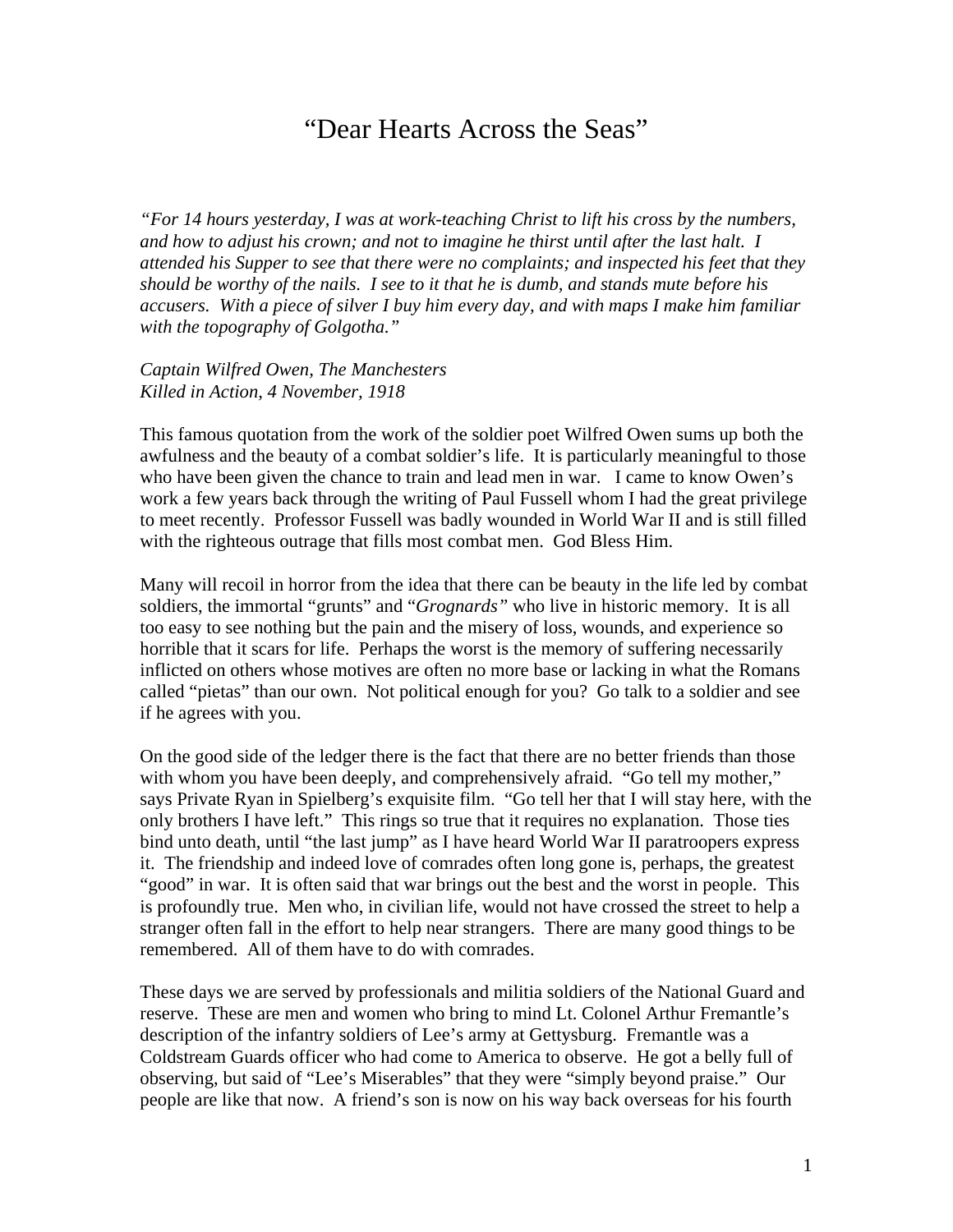tour of duty in the Asian war against the Jihadis. Soon, his experience will not be unusual. Forty-five years ago his father and I, looking down the barrel of another war, would never have believed that we would see this. We were short sighted, blinded by the myopia of youth. What is the old saw from Plato? "Only the dead have seen the end of war..."

I sometimes receive letters from people who are filled with a great and high minded attitude about war. "Well, that is why soldiers exist…" "Losses are worth their pain in a good cause..." "Our soldiers will prevail through their skill and the great weapons we buy them." I would say to such people that the soldiers already know that. They do not need your boosterism to help them do their duty. They will do their duty to the last as so many of our soldiers have done. Just let them get on with it without suffering the indignity of your remarks.

Just after the war in Vietnam, Laos and Cambodia. An Army chaplain said Mass one Memorial Day in the post chapel of the Presidio of Monterey. He was a member of the Society of Jesus as so many other Army chaplains have been. He had served in World War II, Korea and Vietnam. He had served with a lot of infantry units. The infantry are the people who always do the serious, up-close, killing and dying. The Army reckons that over 90% of all combat deaths happen in the infantry. At his homily this priest looked out at his congregation which was overwhelmingly populated with combat men and their families. He said that he wanted the people of God to remember their brothers asleep in the Lord's embrace. He wanted them to remember how each man died alone, alone in fear, alone in misery, usually with no one to comfort him, often in the dark with his life running out through mutilations that left little doubt of the outcome. He asked them to pray for their brothers, for the brothers who had died for us all as Jesus died for us all. The congregation sang. "With the beauty of a lily, Christ died across the sea, with a glory in his bosom that transfigures you and me. As he died to make men holy, let us die to make men free. His truth is marching on."

Nothing has changed. The wounds inflicted by Improvised Explosive Devices are appalling. Go to Walter Reed or Bethesda and see for yourself. The troops are not complaining. They never complain, and so nobody has any right to be less committed to the eternal mission of the soldier than they are.

This Memorial Day, remember that the cemeteries and physical therapy wards are full of men and women who gave their all for you, and who, in many cases ask nothing more than to be allowed to go back and do it again. Pray for them. Please.

> "I have eaten your bread and salt. I have drunk your water and wine. The deaths ye died, I have watched beside, And the lives ye led were mine.

*Was there aught that I did not share*